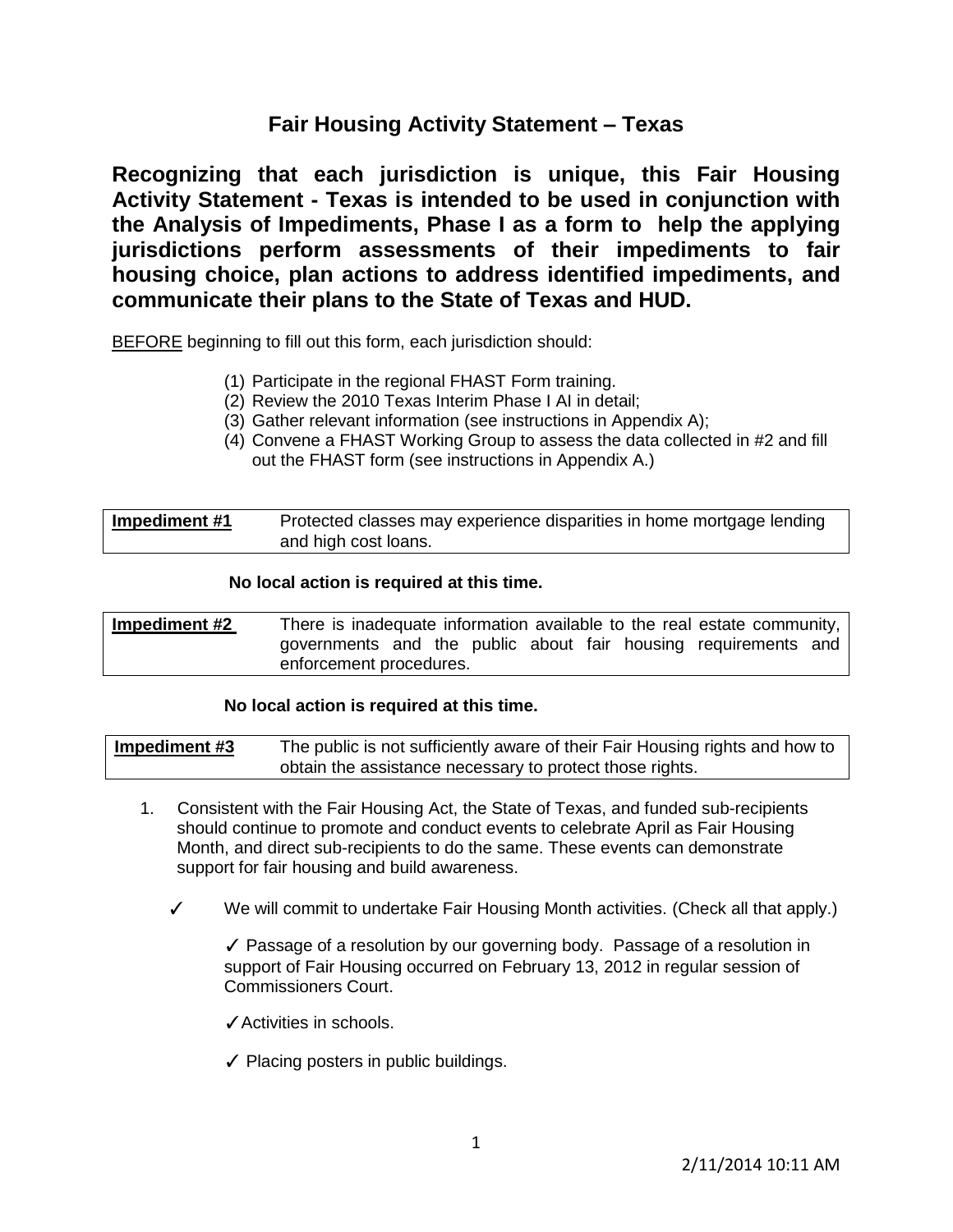✓ Governing body held a special hearing to solicit input from the community. Public Hearing held January 26, 2012.

□ Other. Please specify.

When will you undertake these activities?  $\Box$  2011  $\checkmark$  2012  $\Box$  2013

- ☐ Not Applicable (Explain)
- 2. Consistent with the Fair Housing Act, the State of Texas and funded sub-recipients have historically conducted fair housing activities at various times of the year and should continue to fund, depending on sufficient appropriations, or collaborate with public and private agencies, organizations and groups to plan and conduct fair housing activities.
	- ✓ We will conduct/sponsor/fund in fair housing activities at various times of the year other than "April as Fair Housing Month". Attach a description of these activities and identify the organizations and agencies you have worked with.

When will you do this?  $\Box$  2011  $\checkmark$  2012  $\Box$  2013

☐ Not Applicable (Explain)

| Impediment #4 | "Not in my Backyard" (NIMBY) may be an impediment to fair housing in |
|---------------|----------------------------------------------------------------------|
|               | Texas communities.                                                   |

- 1. NIMBY opposition needs to be anticipated and planning and outreach should occur on the front end of projects. To mitigate defensive and reactive responses, planning should include strategies for education, outreach and marketing that provide accurate information and promote the positive aspects and benefits of affordable housing to build support among community residents.<sup>[1]</sup>
- 2. The Department of Housing and Urban Development (HUD) provides extensive information about Fair Housing and examples at [www.hud.gov.](http://www.hud.gov/) Generally communities should consider:
	- Working with local officials, editorial boards, religious and civic organizations and other community leaders to initiate education programs.
	- Seeking opportunities to present information to community organizations by requesting to be placed on their meeting agendas.
	- Including a visit to the Group Home residence as part of an education program.
	- Answering all questions.

 $\overline{a}$ 

- Talking with local neighborhood leaders, including elected representatives, and setting up a neighborhood meeting.
- Setting up a liaison committee consisting of advocates, group residents, and neighborhood residents to discuss issues.
- Identifying areas that meet AFFH targets where the community supports development, has worked with community groups and potentially uses funds to assist the development of multi-family affordable housing.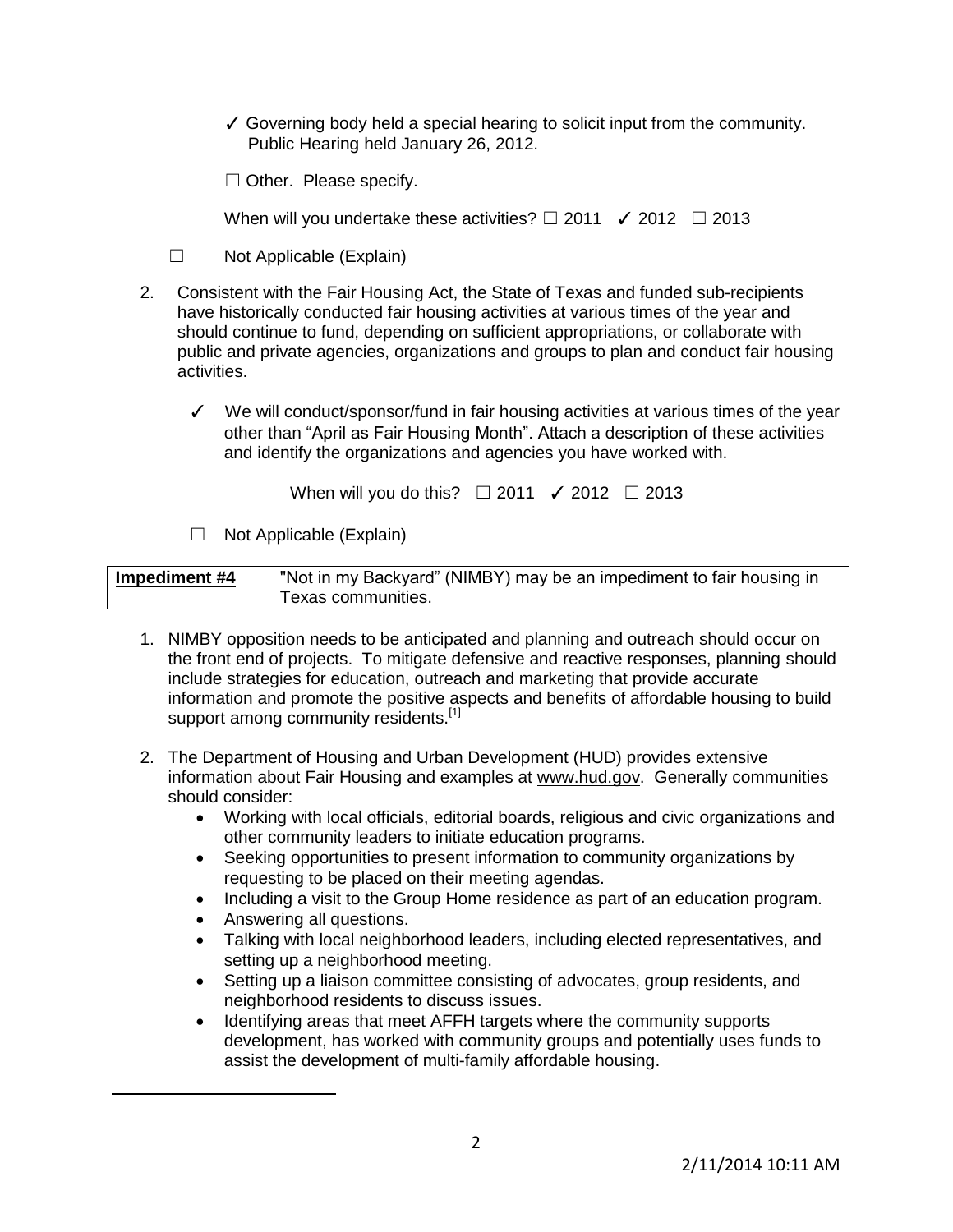$\Box$  We have developed an anti-NIMBYism action plan. [Attach a copy or description]

✓ We will develop an anti-NIMBYism action plan. When will you do this? □ 2011 2012 / 2013 See attached anti-NIMBYism action plan.

 $\Box$  Not Applicable (Explain)

| Impediment #5 | Certain governmental policies and practices may not meet current HUD          |
|---------------|-------------------------------------------------------------------------------|
|               | policy concerning affirmatively furthering fair housing. Jurisdictions should |
|               | act to ensure that their policies and procedures affirmatively further fair   |
|               | housing, address mal-distribution of resources, and that they do not          |
|               | unnecessarily impact housing choice.                                          |

- 1. As part of certifying that a community is affirmatively furthering fair housing, jurisdictions that have long-term infrastructure plans should review them to determine if the plan promotes racial concentrations or otherwise inadvertently results in disparate treatment of members of protected classes. While not intended to direct a community to hire a consultant, it is anticipated that a community will review its long-term infrastructure plans as part of this recommended action. In reviewing the project list (Appendix F of the Phase 1 AI) there are many projects that are listed as being of community-wide benefit. The records do not indicate the actual location of projects or provide adequate discussion of how the projects benefit the entire community.
	- $\Box$  We have a long-term infrastructure plan and will review the plan to determine if it promotes racial concentrations or otherwise inadvertently results in disparate treatment of members of protected classes as it relates to the availability of housing.

When will you do this?  $□ 2011$ 

☐ Not Applicable (Explain)

- $\Box$  We have already collected information on the locations of protected populations and have adequate information for insuring that new projects with "citywide benefits" will not perpetuate illegal differences in treatment.
- ✓ We will use the information in the AI to ensure that proposed projects do not perpetuate illegal differences in treatment.

When will you do this? √ 2011

- $\Box$  Not Applicable (Explain)
- 2. As it has been determined under federal law that Fair Housing applies to all federal housing and community development funds, to reduce "siloing" the fair housing component into only housing-related programs, fair housing should be considered in all activities for all local community planning staff.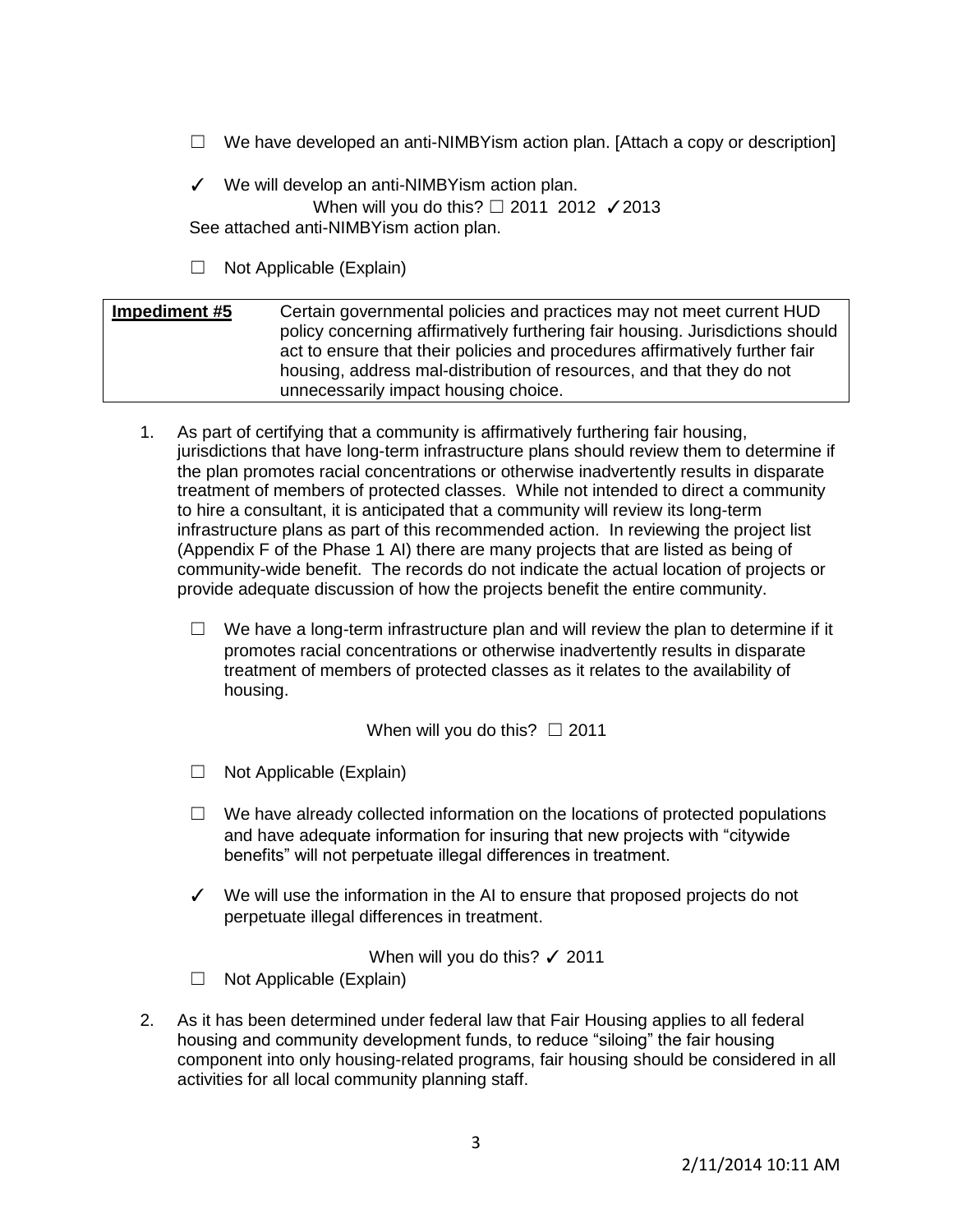- $\Box$  We have determined that consideration of Fair Housing implications has already been incorporated into all aspects of planning in this jurisdiction. [Please attach supporting documentation.]
- ✓ We will review and insure that Fair Housing implications are addressed in all aspects of planning in this jurisdiction in a manner consistent with the guidelines provided by the state at the FHAST form training and maintain documentation of that review.

When will you do this?  $\Box$  2011  $\checkmark$  2012  $\Box$  2013

- $\Box$  Not Applicable (Explain)
- 3. It would be beneficial for local elected officials to require senior staff of any subrecipient such as a city or county—including managers and attorneys—to receive available Fair Housing training within the first 12 months of their employment or engagement.
	- ✓ We have a policy in place providing for all senior staff including managers and attorneys – to receive Fair Housing training within their first 12 months on the job, and for long-term senior staff to receive regular updated training.

The Sabine County FHAST Committee Chairperson, Veronica Thomas and Commissioner McDaniel attended a Fair Housing Workshop on March 25, 2013 in Lufkin, Texas. When the State develops a training plan for elected officials they will also attend that training.

We do not have such a policy and will develop and implement one.

When will you do this?  $\Box$  2011 2012  $\Box$  2013

- ☐ Not Applicable (Explain)
- 4. As part of what is usually a common initial training by the associations that provide education opportunities for newly-appointed board members or newly-elected council or commissioners court members of cities and counties, the state should request that training include specific information on the Fair Housing Act—with a discussion of affirmatively furthering fair housing obligations.

- 5. Local communities should consider limiting the concentration of infrastructure improvements like wastewater treatment, solid waste disposal, or similar necessary but not desirable infrastructure projects in residential areas where there are concentrations of protected classes.
	- $\Box$  We have an official policy that limits the concentration of certain infrastructure improvements.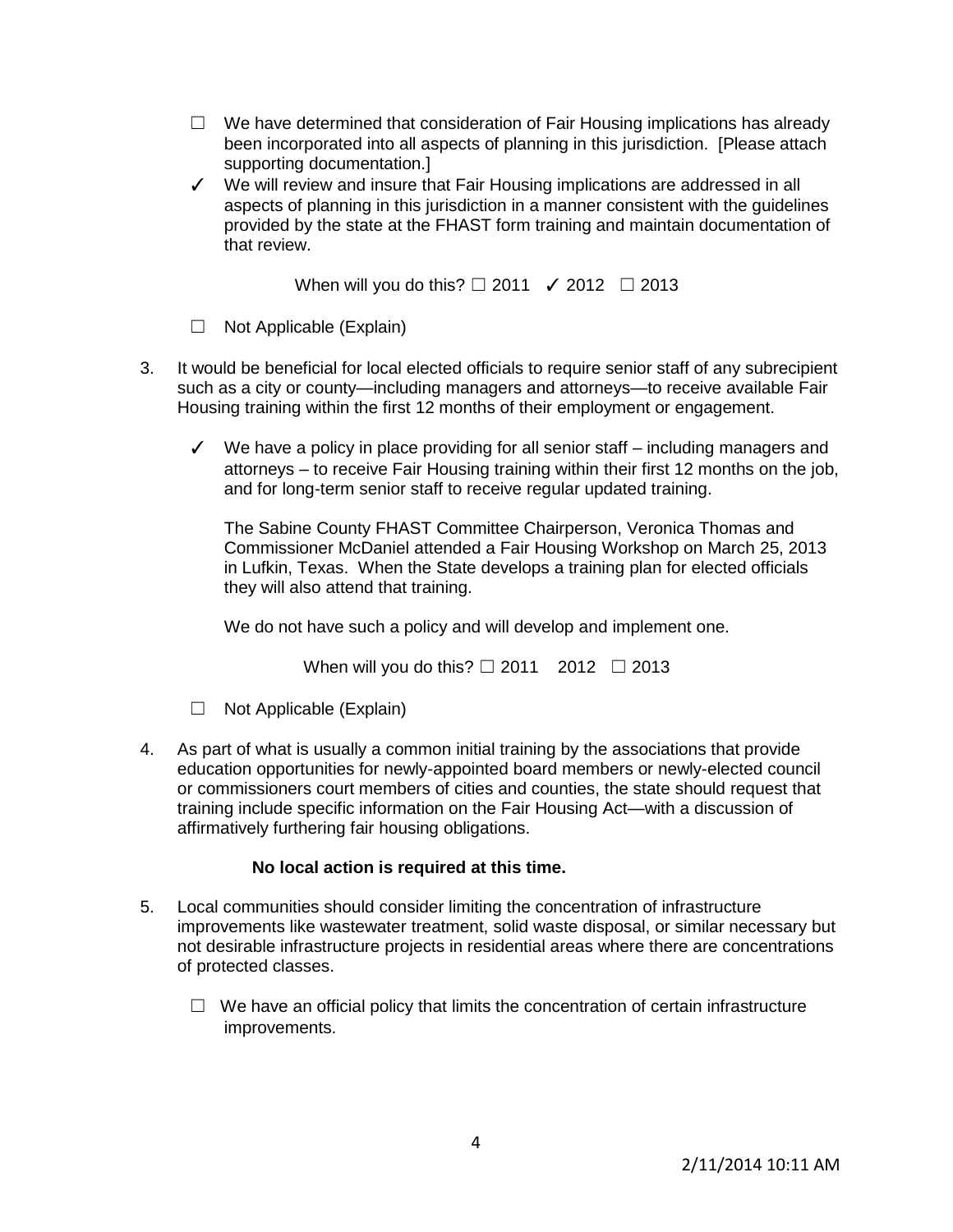✓ We have official policies and procedures that take the location of protected classes into account when deciding where to locate undesirable infrastructure improvements.

**Policy Statement: Sabine County does not have waste water treatment, solid waste disposal or other undesirable infrastructure projects. In the event the County should consider such a project it will consider where there are concentrations of protected classes. This policy will be incorporated into the NIMBYism plan.** 

 We do NOT have limits on the concentration of undesirable infrastructure improvements or policies and procedures that take the residential location of members of protected classes into account, but will develop formal limits or official policies and procedures.

When will you do this?  $□ 2011 2012 □ 2013$ 

- □ Not Applicable
- 6. Communities electing to provide publicly financed housing incentives should be requested to call for recipients to engage in affirmative marketing.

✓ We have a policy requiring Affirmative Marketing Plans from developers seeking tax abatements or other supports for new housing.

We do not have such a policy and will develop and implement one.

When will you do this?  $\checkmark$  2012

 $\Box$  Not Applicable (Explain)

**Policy Statement: Sabine County requires developers to complete a HUD Affirmative Fair Housing Marketing Plan (AFHMP), OMB Approval No. 2529-0013, [Form HUD-935.2A](http://www.rurdev.usda.gov/SupportDocuments/MO-AFHMP.pdf) and submit to the Sabine County Fair Housing Coordinator. The coordinator will ensure the submission meets all federal, state and local requirements and follow up to ensure the developer takes action on their commitments.** 

- 7. If a jurisdiction is a non-entitlement community, when working in LMI areas to replace roads or other infrastructure, the jurisdiction should consider making application for additional sources of funding to provide assistance to repair substandard housing associated with the project (i.e., TDHCA or HUD.)
	- ✓ We formally consider accessing supplementary funds when infrastructure proposals are developed.

 We have not consistently done this in the past and we will develop a process to formally consider making housing funding applications when funds for infrastructure projects are sought.

When will you do this?  $\Box$  2011 2012  $\Box$  2013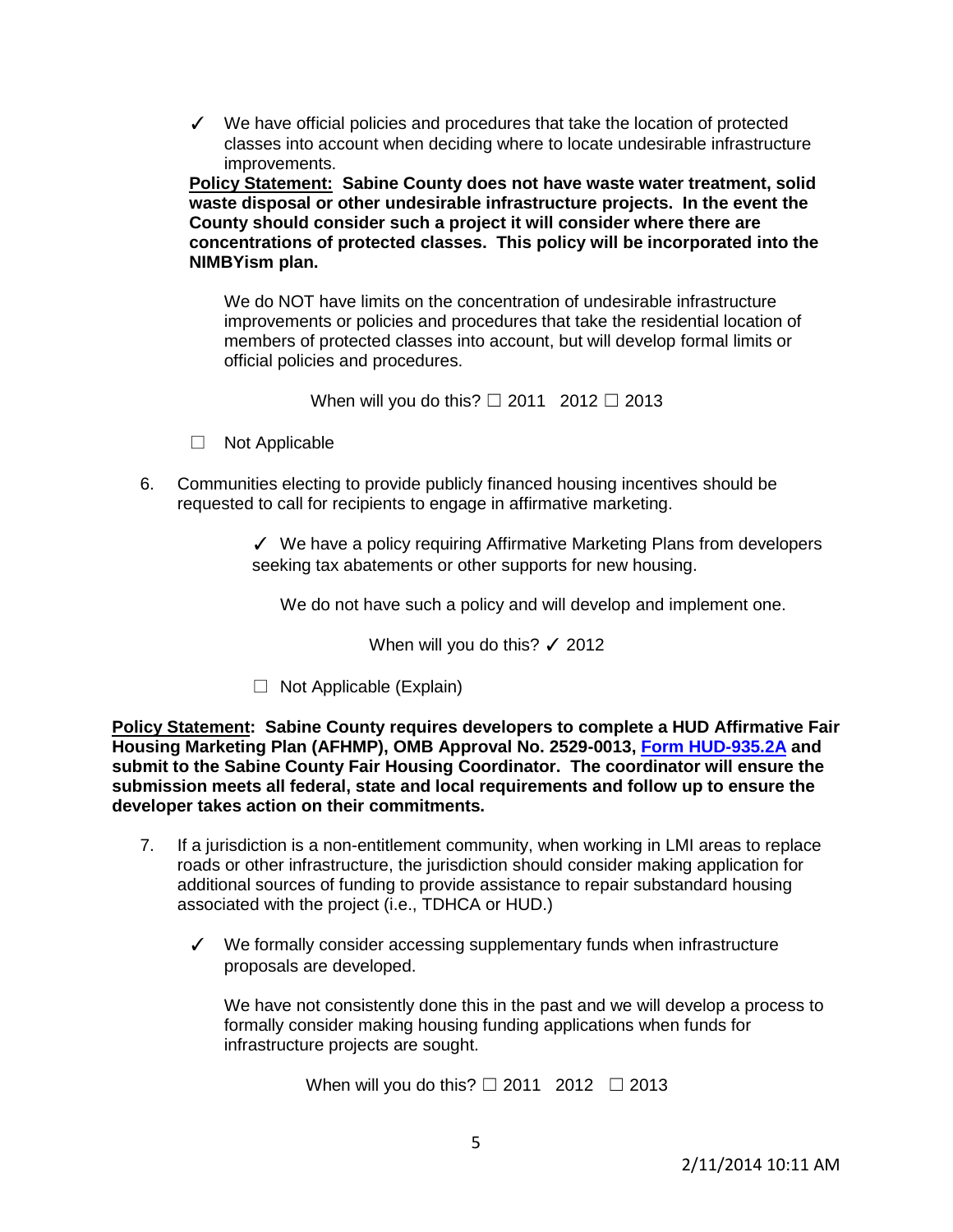## Not Applicable

- 8. Most infrastructure projects take into account items like curb cuts, sidewalks, hearing and visually impaired indicators at intersections. When approving non-federally funded projects, similar special needs construction should be required for infrastructure improvements. Projects should also address other legacy discrimination issues, such as accessibility in public areas like courthouses, community centers and other high traffic areas.
	- ✓ We currently require that applications for non-federally-funded infrastructure projects are ADA compliant and address other legacy discrimination issues.
	- $\Box$  We do not have such a requirement. We will develop one.

When will you do this?  $\Box$ 2011

- $\Box$  Not Applicable (Explain)
- 9. Each jurisdiction applying for Community Development Block Grant funds or other federal housing and community development funds should submit a Fair Housing Activities Statement – Texas (FHAST) with their application, reviewing their infrastructure needs and housing needs and how the proposed activity promotes fair housing or results in more equitable treatment of protected classes. Projects with community-wide benefits should be accompanied by explicit commitments on the part of the local jurisdictions to undertake additional activities to affirmatively further fair housing along with a monitoring and reporting process.
	- ✓ We submit a FHAST form.

When will you begin to do this? √ 2011

- ☐ Not Applicable (Explain)
- 10. As part of the non-housing disaster recovery program, jurisdictions should consider low-income areas and areas populated principally by members of protected classes to determine the potential for flooding and consider making infrastructure expenditures to help protect the impacted communities—including colonias.
	- ✓ We have reviewed LMI areas and areas populated principally by members of protected classes, and prioritized infrastructure expenditures to help protect the impacted communities—including colonias.
	- $\Box$  We have not done this in the past but will conduct such a review and consider these infrastructure projects in the future.

When will you do this?  $\Box$  2011

 $\Box$  Not Applicable (Explain)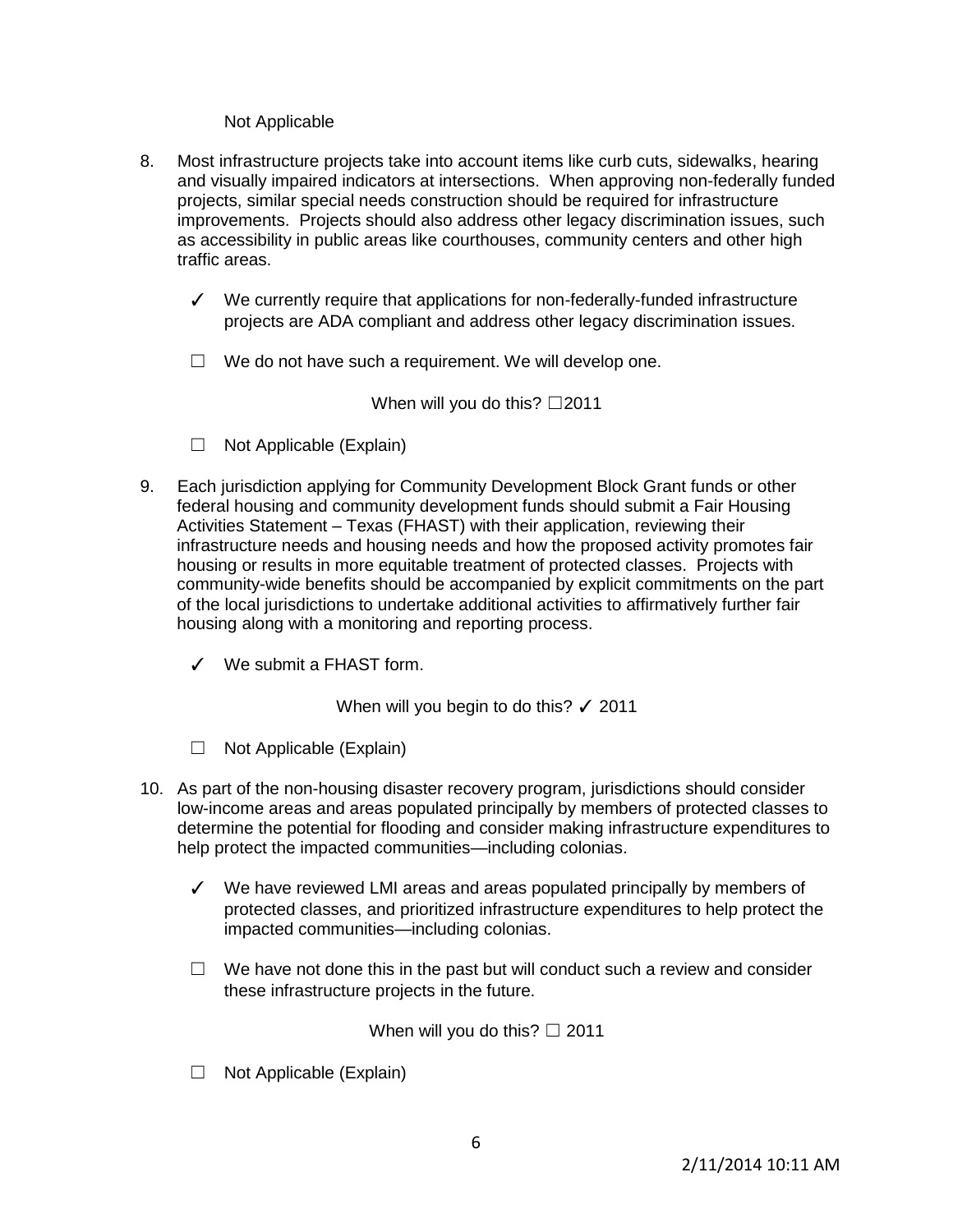- 11. If applicable, all policies should be reviewed regarding denying applicants' access to disaster recovery CDBG funds if their residence is located in the flood plain. If the policy does not allow participation by restricting building in flood plains, then the policy should be assessed to see if alternative housing programs could be implemented for the residents. Local jurisdictions should analyze the results and see if protected classes are more frequently harmed by flood plain restrictions. This action does not apply to the GLO CDBG Disaster Relief Fund that limits property purchase "unless TXCDBG receives satisfactory evidence that the property to be purchased was not constructed or purchased by the current owner after the property site location was officially mapped and included in a designated flood plain."
	- $\Box$  We have completed this review and analysis and will take action on our findings.
	- $\Box$  We have not completed this review and analysis. We will do so and take appropriate actions based on our findings for Round 2 programs.

When will you do this?  $\Box$  2011

✓ Not Applicable (Sabine County participates in the NFIP and follows FEMA regulations.)

- 12. When an entire community is in a flood plain, the community should establish clear standards that allow for proper elevation or relocation, and that also allows for visitability/special needs considerations consistent with state<sup>[3]</sup> and federal law.
	- $\Box$  We have established clear standards that allow for proper elevation of homes or for relocation, and also allow for visitability/special needs considerations consistent with state and federal law. [Attach documentation.]
	- $\Box$  We have not developed these standards but will do so for Round 2 programs.

When will you do this? □2011

✓ Not Applicable (Sabine County does not have entire communities that are in a flood plain. Any new communities would be required to conform to FEMA regulations and Sabine County Model Subdivision Rules.)

- 13. Local jurisdictions that accommodated the relocation of disaster survivors resulting in concentrations of protected class survivors in specific areas should establish Moving to Opportunity Programs and include renters in their Moving to Opportunity Programs as defined under Round 2.
	- $\Box$  This action step applies to our jurisdiction. We will establish a Moving to Opportunity Program for disaster survivors as part of our Round 2 housing recovery program.

When will you do this?  $\Box$  2011

 $\overline{a}$ 

<sup>&</sup>lt;sup>[3]</sup> Texas Government Code Section 2306.514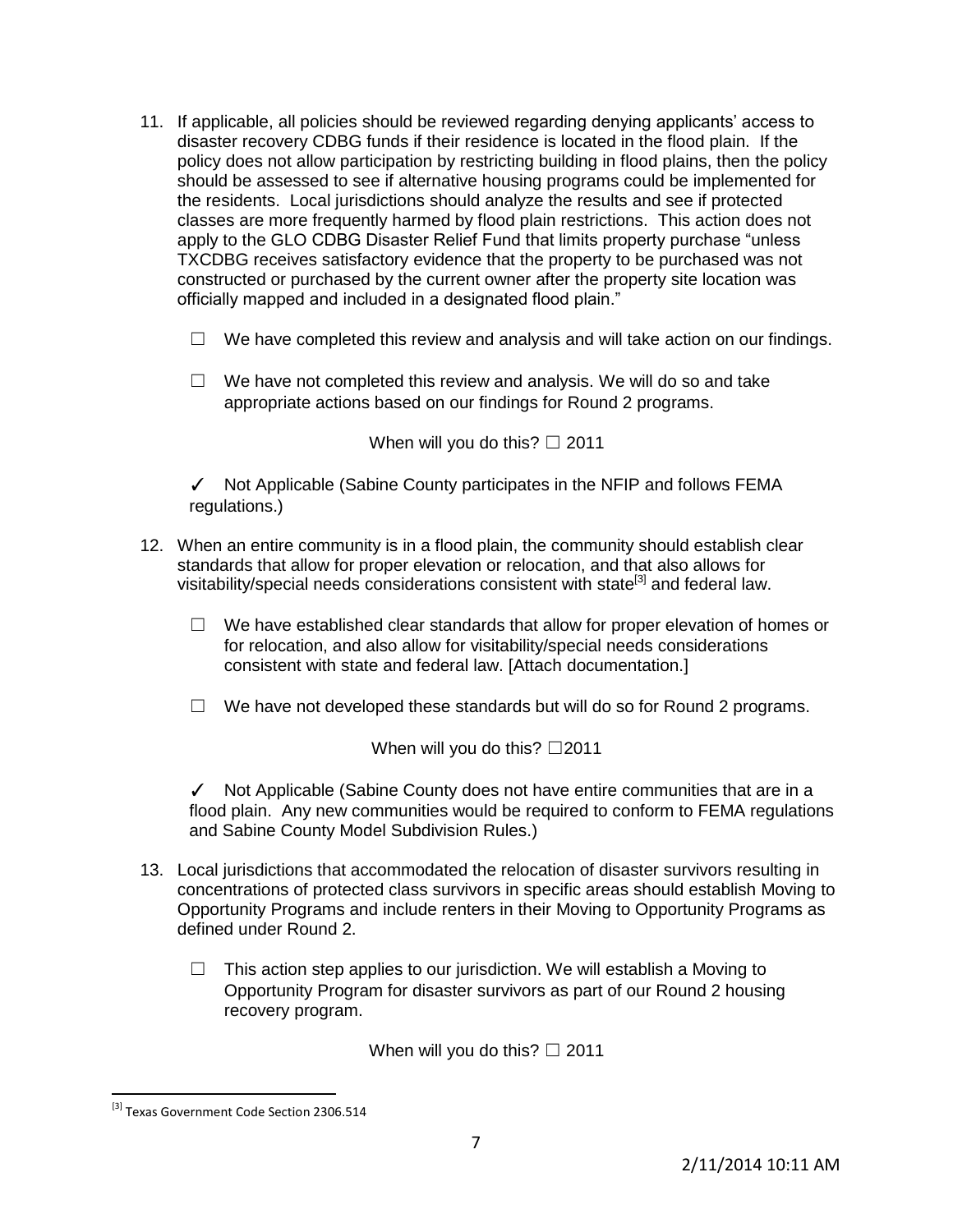✓ Not Applicable - Sabine County did not experience an influx of relocated people as we are a "pass through" county with above average unemployment and virtually no rental property available.

- 14. Consistent with the process established in the Conciliation Agreement, local jurisdictions and state agencies should work together to determine a demographic and economic profile of victims of the natural disaster and establish goals for assisting these populations in no less that the proportions they were impacted by the disaster. These goals should be performance goals and disaster recovery funds should be extended incrementally in a manner to ensure that these populations are equitably assisted with benefits.
	- $\checkmark$  We will cooperate with state agencies to carry out this action step.

When will you do this? √ 2011

- $\Box$  Not Applicable (Explain)
- 15. All infrastructure programs funded with disaster recovery funds should be designed so that any publicly accessible infrastructure projects and associated facilities are fully accessible to persons with disabilities.
	- $\Box$  We have established clear policies and procedures to insure that all infrastructure programs funded with disaster recovery funds will be designed so that any publicly accessible infrastructure projects and associated facilities are fully accessible to persons with disabilities. [Attach documentation.]
	- $\Box$  We have not developed these standards and policies; we will do so for Round 2 infrastructure projects. The person or entity responsible for developing these standards will be

When will you do this?  $\Box$  2011

- $\checkmark$  Not Applicable (Current law requires adherence to the ADA for such projects.)
- 16. Consistent with the Conciliation Agreement, family and elderly public housing units damaged or destroyed by the disaster should be reconstructed or repaired in a manner that affirmatively furthers fair housing utilizing disaster recovery funds within 24 months of approval of the initial application for disaster recovery assistance for the local jurisdiction.
	- $\Box$  We affirm that family and elderly public housing units damaged or destroyed by the disaster will be reconstructed or repaired in a manner that affirmatively furthers fair housing utilizing disaster recovery funds within 24 months of submission of the initial application for disaster recovery assistance by the local jurisdiction.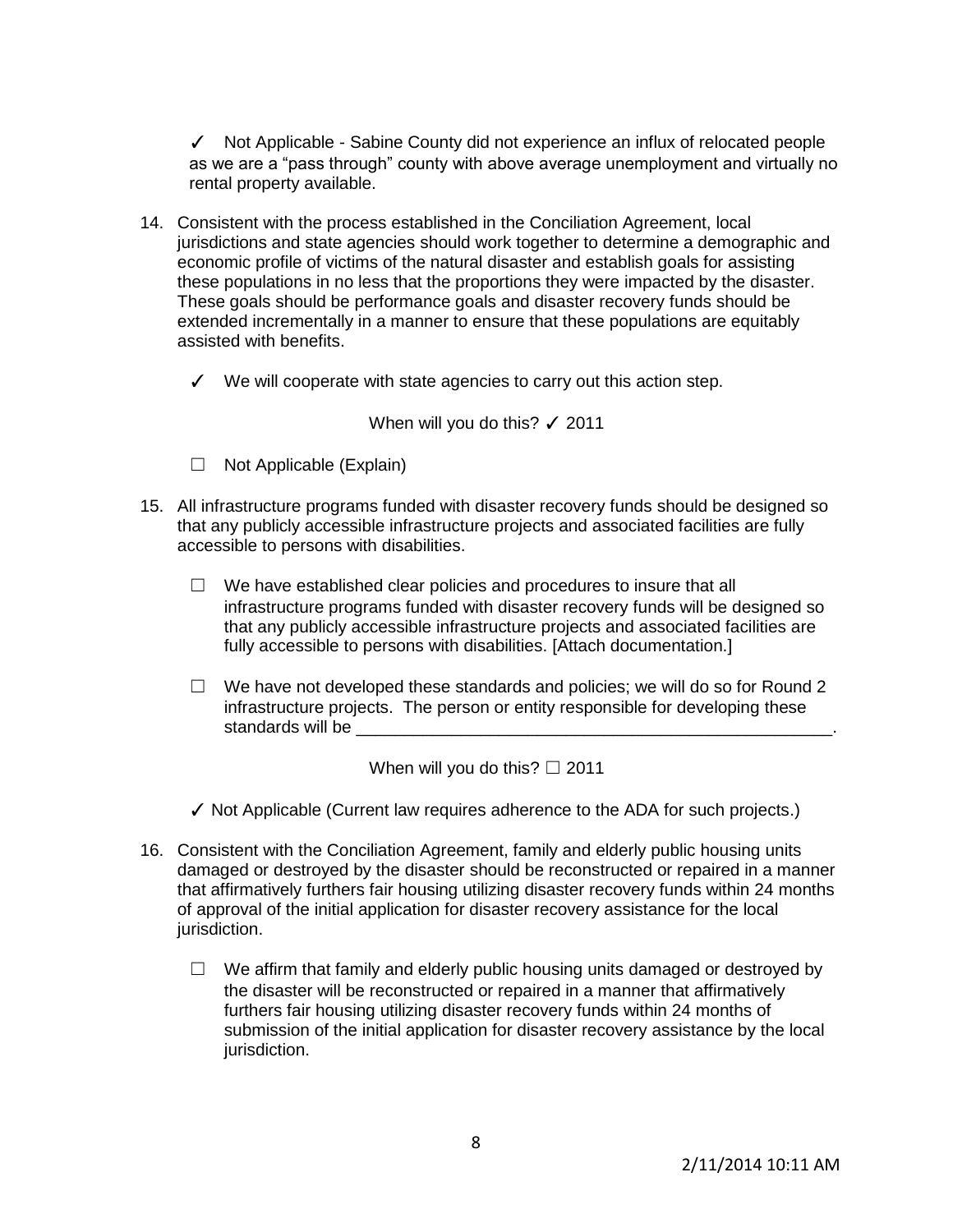✓ Not Applicable (Housing reconstruction and repair would fall under the authority of DETCOG as Sabine County would not be permitted to use infrastructure funds for housing.)

**Impediment #6** Governmental entities at all levels do not appear to have been proactive in the enforcement of both the Fair Housing Act and the obligation to affirmatively further fair housing. The State and subrecipients should implement a robust and effective structure for identifying and pursuing suspected violations.

- 1. Given the potential for increase in Fair Housing enforcement action by federal and state agencies and private organizations, an ongoing fair housing testing program for areas that receive federal housing and community development funds could be beneficial to protect state agencies and sub-recipients from potential repayment. Fair housing enforcement is a valid use of CDBG funding and can be used to establish testing programs by agencies trained in HUD testing procedures. The state, or local jurisdictions combining together, should consider conducting tests in areas that include the following: steering in sales and rental; the denial of and different terms and conditions based on race, national origin, familial status, and disability in sales and rental; predatory and disparate terms and conditions in lending and insurance; and foreclosure modification schemes targeting minority neighborhoods. The state should also consider education to applicable entities on self-testing and self-correction.
	- $\Box$  We currently have a testing program for Fair Housing violations. For more information.

 $\boxtimes$  Due to limited budget constraints, Sabine County cannot currently conduct testing programs as an individual jurisdiction. However, Sabine County will be an active participant in regional efforts to conduct testing by the Deep East Council of Governments (DETCOG), along with local cities and communities to create such a program.

When will you do this?  $\Box$  2011  $\Box$  2012 2013  $\boxtimes$  Ongoing

Not Applicable

2. TDHCA should, as a pilot program, allocate funds to independent third parties or a combined jurisdiction team identified in point 1 of this section to provide similar testing to determine if additional enforcement is necessary.

- 3. Impacted agencies that provide certification that they are affirmatively furthering fair housing as required by federal law, should consider publishing a public document on enforcement that provides the public and communities with a clear description (and chart) of the state and Federal Fair Housing Act.
	- ✓ On documents concerning housing and community development programs that are provided to the public, we will list fair housing enforcement contacts and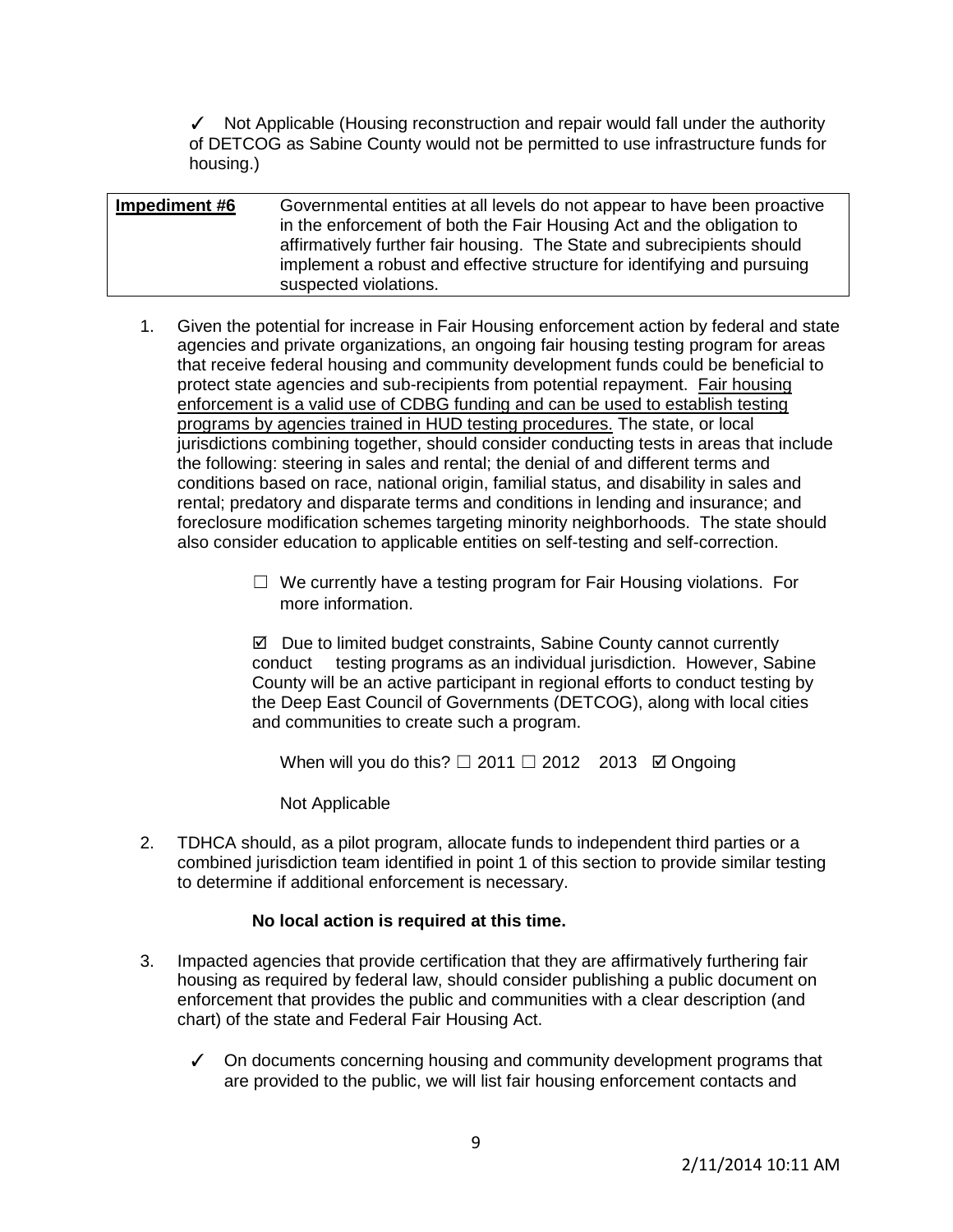procedures consistent with the State suggested language when it is provided in 2011.

When will you do this? √ 2011

- $\Box$  Not Applicable (Explain)
- 4. Each community should place on its website (if one is available) the contact, at the local, state, and federal levels, for reporting a Fair Housing complaint, if citizens believe they were victims of housing discrimination.
	- $\checkmark$  We have published the contact information at the local, state and federal levels – for reporting a Fair Housing complaint on our County website.

[http://tools.cira.state.tx.us/default.aspx?Sabine\\_County/FairHousingInformation](http://tools.cira.state.tx.us/default.aspx?Sabine_County/FairHousingInformation)

We have not done so but will do so.

When will you do this? √ 2011

- ☐ Not Applicable (Explain)
- 5. Each local jurisdiction should publish on its website a clear statement, approved jointly by TDHCA, expressing the jurisdiction's obligation to affirmatively further fair housing and providing a method for reporting suspected noncompliance to the state and to HUD. The jurisdiction's contact person should be able to refer to clear local Fair Housing procedures for the complaint process, keep logs and records of all inquiries, allegations, complaints and referrals. These reports should be sent to the appropriate funding agency. Where these reports show that a jurisdiction has administered programs inconsistently with the AI and had the effect of discouraging applications from members of protected classes who are deemed eligible under the plan for assistance, affirmative marketing plans should be developed and submitted to the appropriate agency.
	- ✓ We have published a policy statement expressing our jurisdiction's obligation to Affirmatively Further Fair Housing.

[www.sabine.co.tx.us/ips/cms/FairHousing.html](http://www.sabine.co.tx.us/ips/cms/FairHousing.html)

When will you do this? √ 2011

- $\Box$  Not Applicable (Explain)
- $\Box$  We have developed clear procedures for the Fair Housing complaint process. [Attach a copy]
- ✓ We will develop clear procedures for the Fair Housing complaint process once more guidance in given by the State in 2011.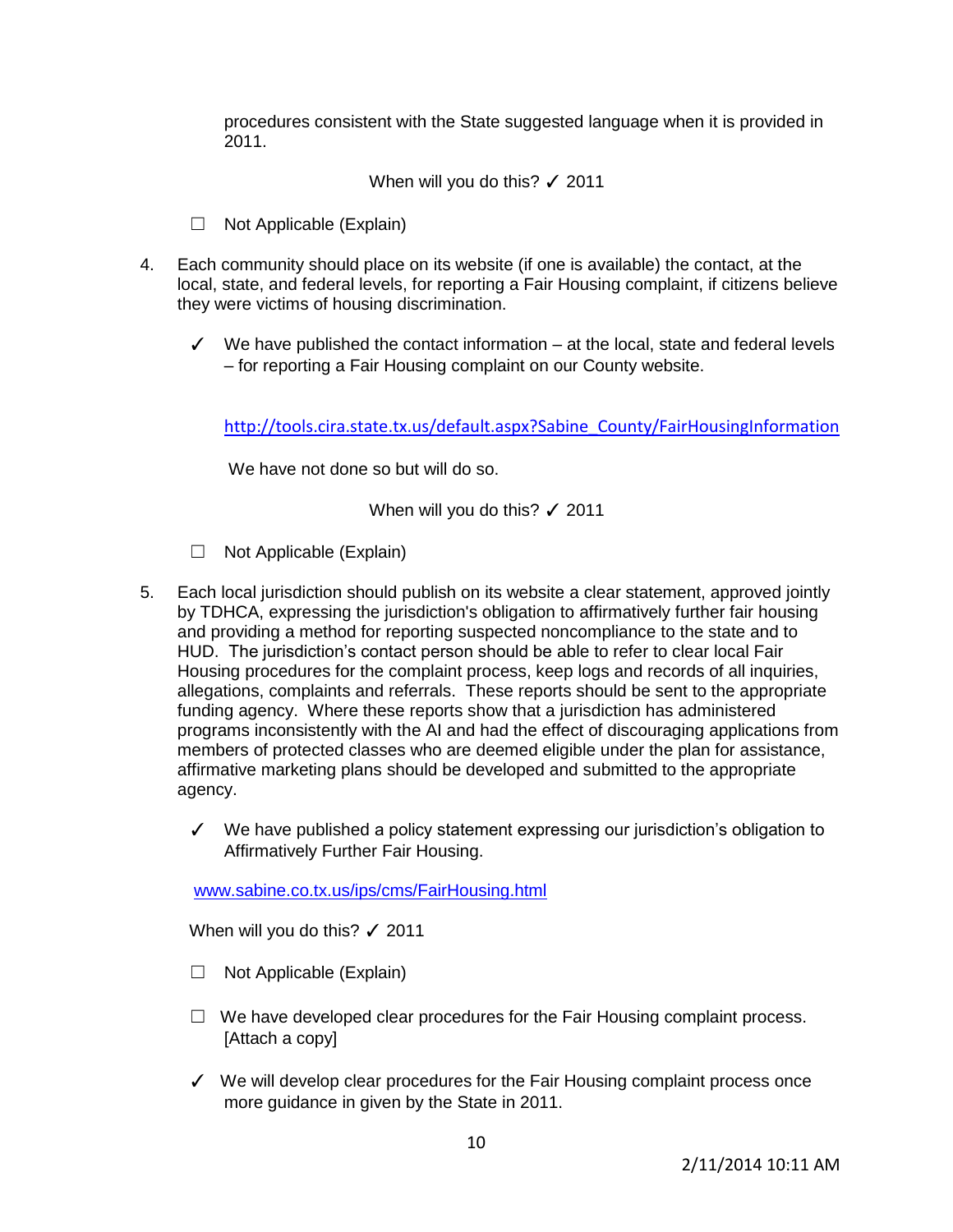## When will you do this? √ 2011

**Policy Statement: If you feel your rights have been violated or you have questions or concerns you may contact any individual member of the committee or the administrator by clicking on this email link [Fair Housing Information.](mailto:kerwin.lloyd@co.sabine.tx.us) Please indicate which member you would like to speak with in your message. You may also file a complaint in person at the 911 Administration Office in the Courthouse Annex.**

Committee Members:

Veronica Thomas – Committee Chairperson Kerwin K. Lloyd – Fair Housing Administrator Dr. Lana Comeaux – Committee Secretary, Educator Vollie Grace – Community Business Leader Edith McCauley – Community Activist Jimmy McDaniel – County Commissioner

- $\Box$  Not Applicable (Explain)
- $\Box$  We keep complete logs and records of all Fair Housing inquiries, allegations, complaints and referrals and have a policy statement about these legal records.
- ✓ We will begin keeping required logs and records.

When will you do this? √ 2011

- $\Box$  Not Applicable (Explain)
- $\Box$  We have remedial procedures for developers, landlords, home sellers and others whose actions may be inconsistent with Fair Housing laws and regulations.
- ✓ We do not have remedial procedures but will develop them. The agency or person who will be responsible for developing these procedures is the Sabine County Judge.

When will you do this? √ 2011

□ Not Applicable

**Policy Statement**: **When the actions of developers, landlords, home sellers and others are inconsistent with Fair Housing laws or regulations, the county will report violations to the appropriate State or Federal agency and monitor any corrective action for compliance with these agencies.**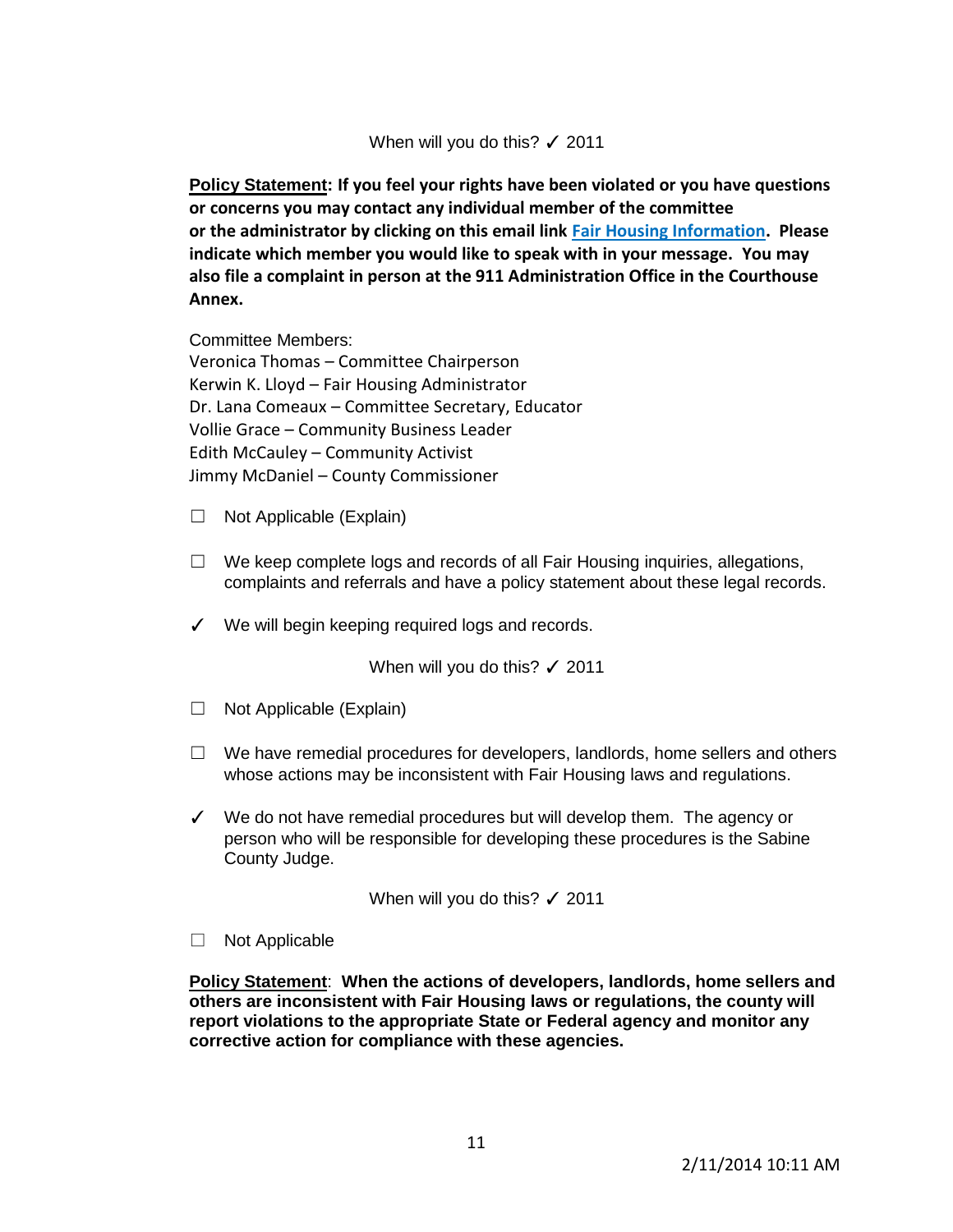# **Impediment #7** Many local jurisdictions have zoning codes, land use controls, and administrative practices that may impede fair housing choice and fail to affirmatively further fair housing.

- 1. The law anticipates that ordinances creating disparate impact should also be reviewed for change. If a disparate impact is determined to exist by the local jurisdiction, it could repeal or amend the restriction, use public funds to offset the cost through homebuyer assistance programs, or waive fees or other offsets to make the home more affordable.
	- $\Box$  We recently conducted or updated a Fair Housing Review of our ordinances and codes.
	- ✓ We have not done so but will conduct a review
	- $\Box$  We have a policy statement/guidance for those responsible for developing codes/ordinances that reminds them to consider and document the Fair Housing/AFFH implications of any new rule.
	- $\Box$  We do not have such a policy/guidance but will develop one when suggested guidelines are provided by the State in 2011.

When will you do this? √ 2011

#### **Policy Statement: Sabine County currently does not have a zoning ordinance or building codes that would create a disparate impact. If the county adopts such restrictions, disparate impact shall be considered in its creation.**

- □ Not Applicable
- 2. To help limit concentrations that could be considered impediments to affirmatively furthering fair housing, jurisdictions that have long term planning documents for housing growth or redevelopment, or revitalization plans, should consider allowing or encouraging mixed income affordable housing in the plan and provide incentives for development of this type of housing in areas that are not concentrated.
	- $\Box$  We recently conducted a Fair Housing Review and took/are taking appropriate action concerning our planning documents. [Attach a list of plans reviewed, a summary of findings, and actions you will take to remove impediments]
	- ✓ We have not done so but will conduct a Fair Housing Review after the State provides suggested guidelines in 2011.

When will you do this? √ 2011

 $\Box$  Not Applicable (Explain)

**Policy Statement: Sabine County does not have any long term planning documents for housing growth, redevelopment or revitalization plans. If the**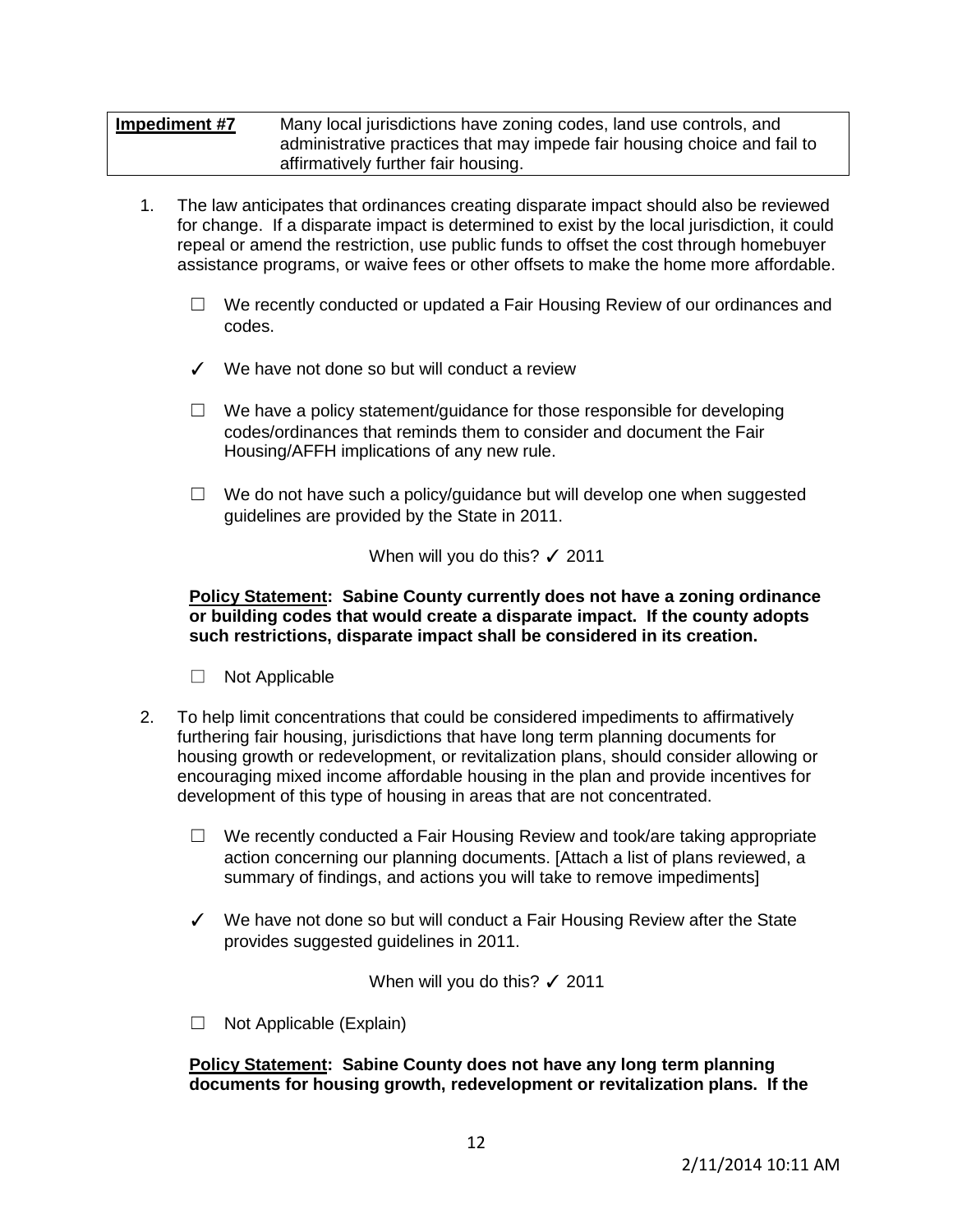## **county should adopt such documents, it shall consider allowing or encouraging mixed income affordable housing in its plan.**

- ☐ We have identified residential areas that show concentrations or underrepresentation of protected groups, and we encourage mixed-income affordable housing and other strategies to widen housing choice throughout our jurisdiction.
- ✓ We have not done so but will include this in our FHAST plan once guidelines are provided by the State in 2011.

When will you do this?  $\Box$  2011  $\checkmark$  2012  $\Box$  2013

- ☐ Not Applicable (Explain)
- 3. Local jurisdictions seeking CDBG Disaster Recovery funds from the state should consider offering expedited permitting and review processes for affordable housing projects within high opportunity target zones.
	- $\Box$  We currently offer incentives to developers to locate affordable housing projects in high opportunity neighborhoods and prevent overconcentration.
	- ✓ We have not done so but will.

When will you do this? □ 2011 **/** 2012 □ 2013

☐ Not Applicable (Explain)

**Impediment #8** Inadequate planning for re-housing after an emergency situation creates a situation where persons who are uninsured or under-insured, low income, or special needs can be displaced for long periods of time**.**

1. Some legislators, the Sunset Commission, and communities acknowledge that while temporary disaster housing is a federal program, Texas should continue to provide guidance to local governments on additional planning that needs to be done as part of the emergency preparedness planning to most efficiently work with FEMA.

- 2. As much of what FEMA has previously offered is travel trailers or manufactured housing, local governments should review their zoning requirements or other land use provisions that restrict temporary housing or housing on an existing lot during the building process and look at potential waivers that do not risk or negatively impact health, safety, and welfare during a period after disasters so that low income persons can move back to their existing communities with temporary housing while waiting for redevelopment.
	- ☐ We have reviewed our zoning requirements and other land use provisions and have provided waivers or other accommodations for post-disaster housing.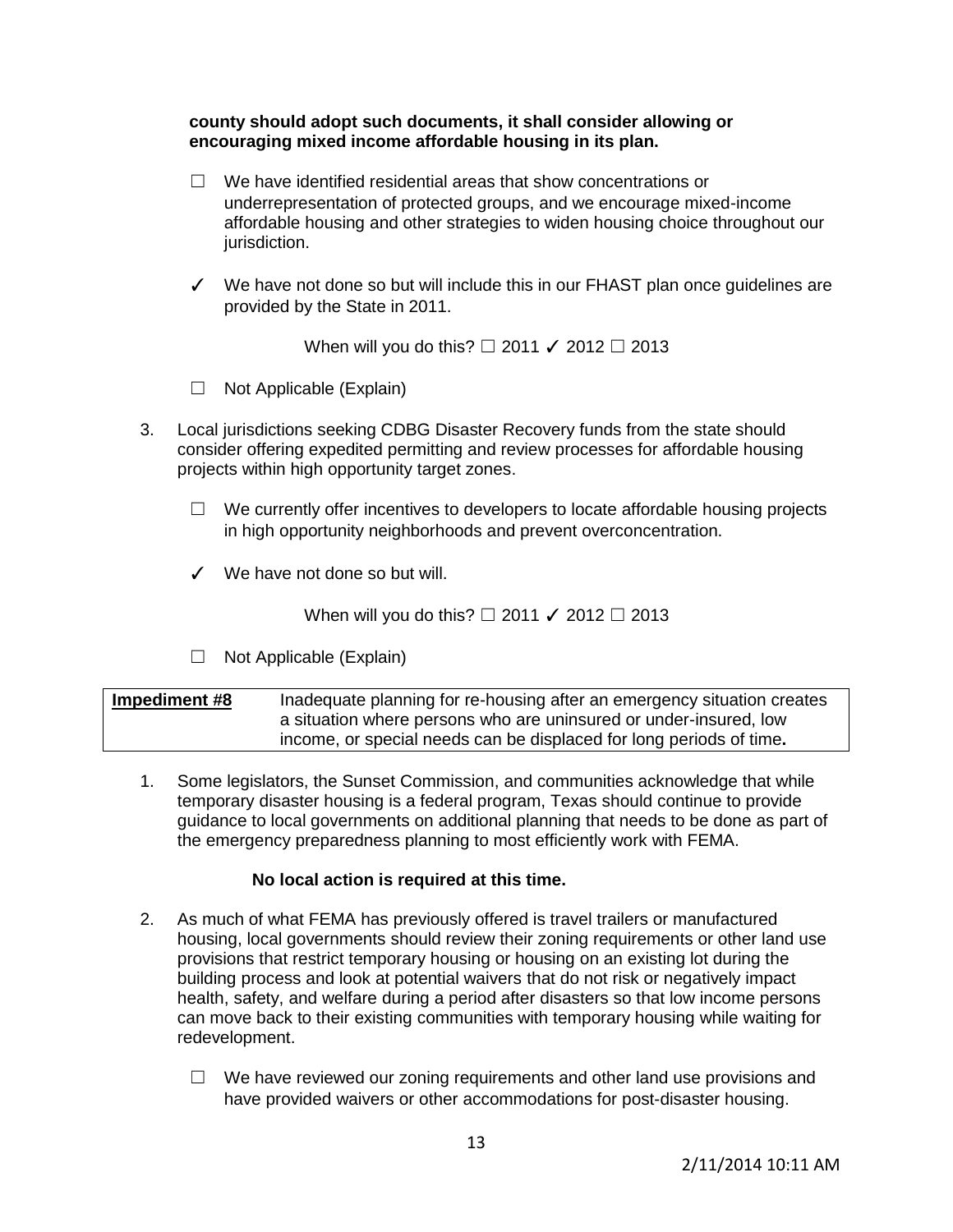$\Box$  We have not done so but will review our zoning and look at potential waivers.

When will you do this?  $\Box$  2011  $\Box$  2012  $\Box$  2013

✓ Not Applicable (Sabine County does not have any zoning requirements that prohibits trailers.)

| Impediment #9 | There are impediments in public and private actions and private attitudes |
|---------------|---------------------------------------------------------------------------|
|               | to housing choice for persons with disabilities.                          |

- 1. To meet federal Fair Housing requirements for zoning and neighborhood uses, jurisdictions should look to determine if there are direct or indirect limitations in codes that would prevent facilities or personal residences from providing assistance or communities of choice or service-enriched environments that directly impact special needs persons.
- 2. Local jurisdictions should work to ensure that zoning or code requirements do not unnecessarily impose stricter commercial building requirements, such as emergency access or protection services, on group homes, thereby dramatically increasing housing costs for persons with special needs.
	- ☐ We have reviewed our codes and ordinances and have addressed/are addressing any impediments relating to special needs persons, including (1) rules that might prevent facilities or personal residences from providing assistance or communities of choice or service-enriched environments that directly impact special needs persons, and (2) rules that might unfairly increase the costs to special needs persons.
	- $\Box$  We have not done so but will conduct a review and address any impediments identified once guidelines are provided by the State in 2011.

When will you do this?  $\Box$  2011

✓ Not Applicable (Sabine County does not have any local building or zoning codes.)

- 3. Local jurisdictions should consider coordinating with the legislatively created Housing and Health Services Coordination Council for best practices on working with supportive services.
	- ✓ We agree to coordinate with the legislatively created Housing and Health Services Coordination Council staffed by TDHCA for best practices on working with supportive services.

When will you do this? □ 2011 2012 √ 2013

☐ Not Applicable (Explain)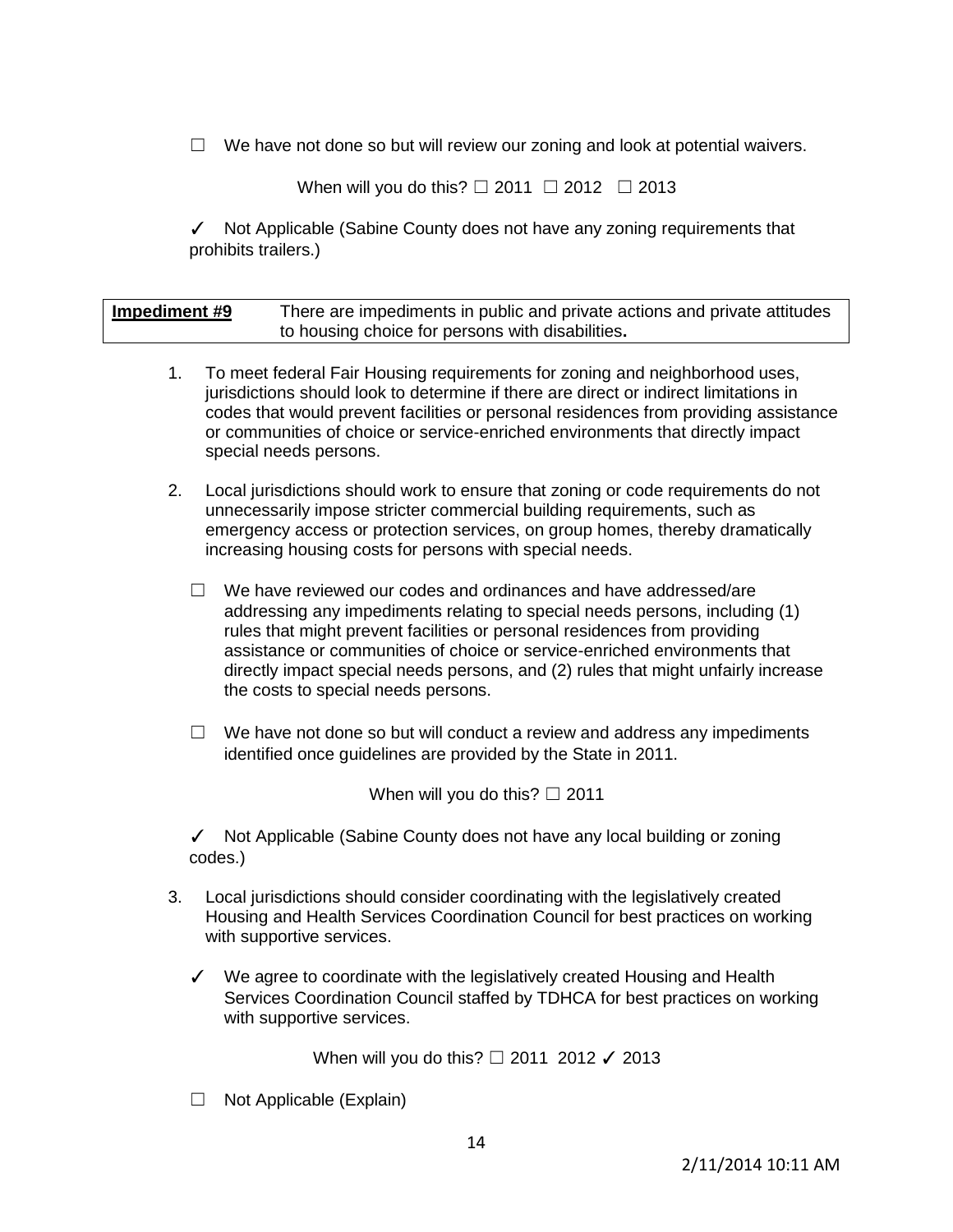| Impediment #10<br>There are barriers to mobility and free housing choice for Housing Choice<br>Voucher holders including: inadequate tenant counseling services and<br>mobility assistance, failure of PHAs to apply for the FMR pilot<br>demonstration funds, and government policies, procedures, and<br>regulations that tend to decrease participation by private housing<br>providers and to restrict available housing to "racially or low-income"<br>populated neighborhoods" with little access to economic, educational, or<br>other opportunity. |  |
|------------------------------------------------------------------------------------------------------------------------------------------------------------------------------------------------------------------------------------------------------------------------------------------------------------------------------------------------------------------------------------------------------------------------------------------------------------------------------------------------------------------------------------------------------------|--|
|------------------------------------------------------------------------------------------------------------------------------------------------------------------------------------------------------------------------------------------------------------------------------------------------------------------------------------------------------------------------------------------------------------------------------------------------------------------------------------------------------------------------------------------------------------|--|

## **No local action beyond compliance with Round 2 Housing Guidelines is currently required but communities are encouraged to work with local public housing authorities to understand and overcome these impediments.**

**Impediment #11** Loss of housing stock in Hurricanes Dolly and Ike compounded the shortage of affordable housing in disaster recovery areas. This shortage is particularly acute in safe, low-poverty neighborhoods with access to standard public services, job opportunities and good schools.

## **No local action is required at this time. TDHCA will develop a statewide strategic plan including guidance for local jurisdictions on the following Action Steps in 2011.**

- 1. To help offset the costs of developments that feature reduced rents without government support, local jurisdictions should consider establishing density bonuses to allow for higher levels of units per site for multifamily developments and single-family developments that propose increased affordability.
- 2. TDHCA and HUD have developed programs that preserve affordable housing. Continuing in this vein, the state and local jurisdictions should work to preserve existing affordable housing development and discourage them from converting to market rate housing. Requirements should be included in all publicly funded developments providing tenants with early and clear notification of the intention of management to convert to market rate housing and providing first right of refusal to nonprofit and public entities and organizations to purchase units to maintain affordability.
- 3. The state and local jurisdictions should consider using CDBG funds to buy down the cost of land in high-cost and high-opportunity development areas to increase affordable housing options in these areas.

| Impediment #12 | Lack of financial resources for both individuals and housing providers    |
|----------------|---------------------------------------------------------------------------|
|                | limits Fair Housing choice. Using an effective program under Section 3 of |
|                | the Housing and Urban Development Act of 1968 may help members of         |
|                | protected classes gain economic opportunities necessary to allow them to  |
|                | exercise fair housing choice.                                             |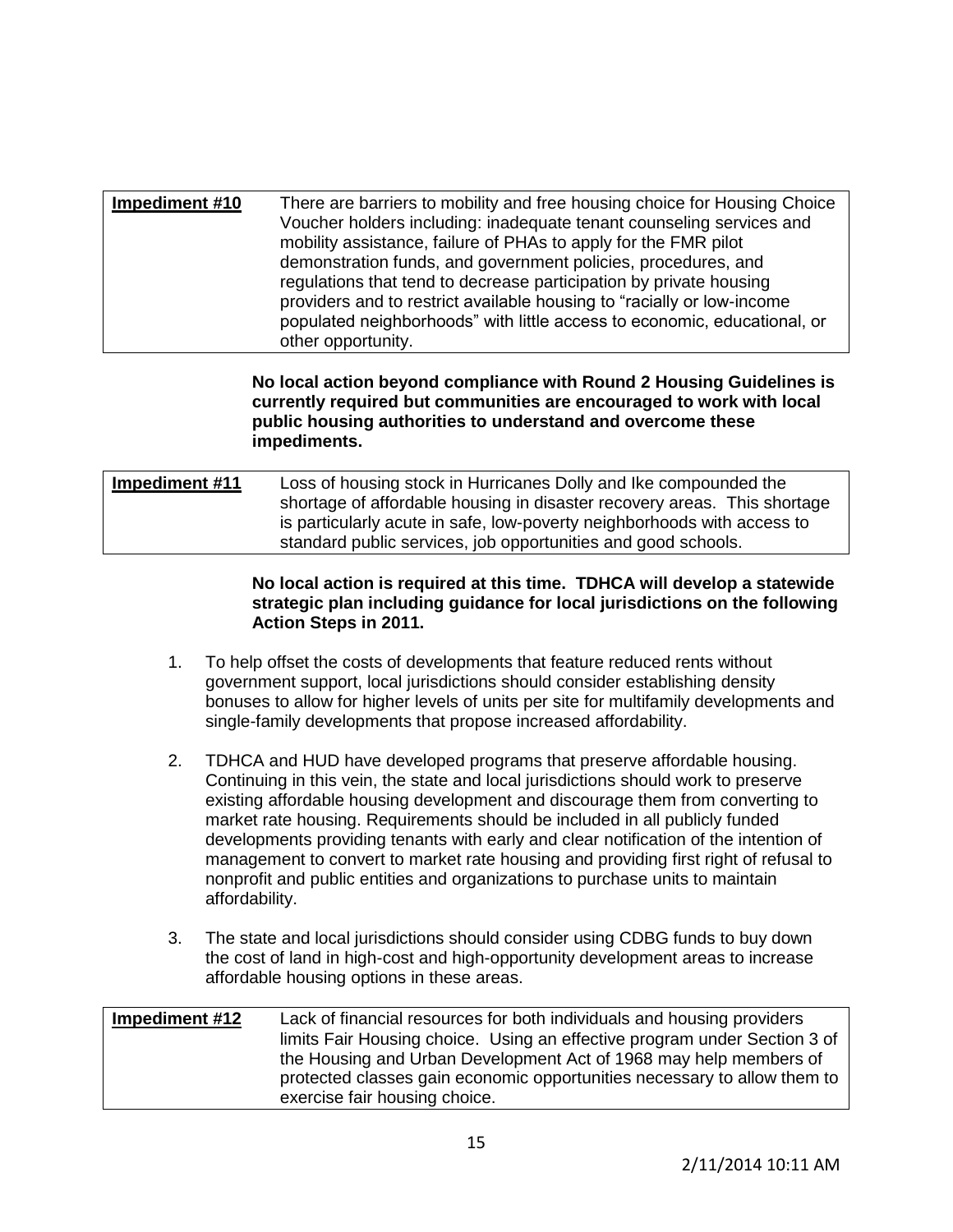1. The state is maximizing its resources in Round 2 of the Ike/Dolly funding to affirmatively further fair housing in single family and multi-family developments. As called for in the Conciliation Agreement, the state is looking to provide more integrated housing options for persons in racially concentrated or poverty concentrated neighborhood groups. In single-family programs, the state should require subrecipients to offer the opportunity to relocate out of floodplain areas, concentrations of racial minorities, or concentrations of poverty—through the Homeowner Opportunity Program. Any relocation should be into an area that does not result in simply relocating the high-concentration from one area to another.

## **Local jurisdictions will be responsible for complying with Section 3 as part of their contract with the state.**

- 2. Jurisdictions receiving federal funds from HUD, directly or indirectly, should ensure they have a compliant Section 3 program to meet HUD requirements regarding notification to LMI eligible persons of potential job creation at the impacted neighborhood level with federal funds.
	- ✓ We have in place a Section 3 program that meets the requirements of federal law and regulations regarding potential job creation at the impacted neighborhood level and the use of federal funds to hire local LMI eligible persons. We confirm that appropriate staff persons in this jurisdiction have already received training on Section 3, regarding job creation for local LMI persons including members of protected classes. See the Sabine County Section 3 plan on the Fair Housing Webpage.

 We have not done so but will develop a Section 3 program that meets the requirements of federal law and regulations and that ensure appropriate staff receive training.

When will you do this?  $\checkmark$  2013 – A comprehensive Section 3 program with the appropriate staff training requirements has been developed in the  $1<sup>st</sup>$  Quarter of 2013.

| Impediment #13 | Location and lack of housing accessibility and visitability standards within      |
|----------------|-----------------------------------------------------------------------------------|
|                | political jurisdictions limits fair housing choice for persons with disabilities. |

- 1. Local jurisdictions should consider establishing incentives for affordable housing applicants to create an increased set-aside of housing units for persons with disabilities or persons who are elderly without violating the existing TDHCA integrated housing rule.
- 2. TDHCA and local jurisdictions should consider adding proximity to medical facilities as a scoring incentive for competitive programs using federal funds for proximity to medical facilities.
- 3. TDHCA should require that all federally funded housing construction be built to accessibility standards found in Texas Government Code §2306.514.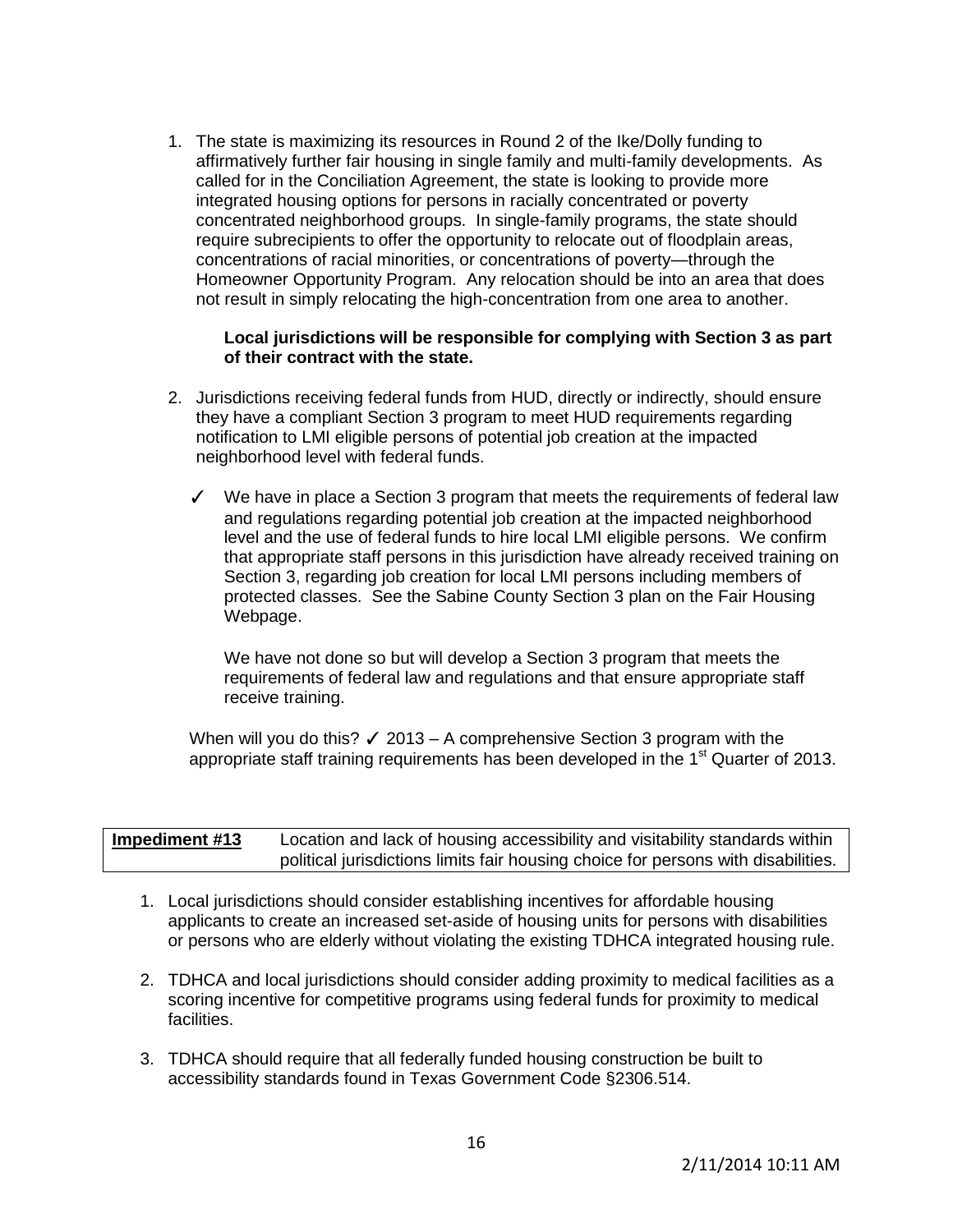$\Box$  We have formally considered: 1) establishing incentives for affordable housing developers to create an increased set-aside of housing units for persons with disabilities or persons who are elderly without violating the existing TDHCA Integrated Housing Rule; 2) providing point incentives for units in proximity to medical facilities for competitive programs using federal funds; and 3)requiring new housing built with federal funds to be built with structures that allow for accessible features, regardless of whether the original occupant needs the features, as called for by state law. [Attach documentation of the review and resulting actions.]

✓ We have not undertaken the above review, but plan to do so.

When will you do this?  $\Box$  2011  $\Box$  2012  $\checkmark$  2016

☐ Not Applicable (Explain)

| Impediment #14 | Many colonias residents live in developments that have insufficient |
|----------------|---------------------------------------------------------------------|
|                | infrastructure and protections against flooding and are impacted by |
|                | flooding beyond events like Hurricanes Dolly and Ike.               |

- 1. The state, COGs, and local jurisdictions should examine the infrastructure needs in colonias, in particular the use of CDBG disaster recovery funds to provide drainage improvements to correct flooding problems in the wake of Hurricane Dolly, and the historical provision of public infrastructure and housing assistance to meet those needs in border and non-border colonias.
	- $\Box$  We have identified the unserved infrastructure needs of colonias within our jurisdiction and whether these infrastructure improvements are eligible for disaster recovery funding and, if so, whether those projects will be funded.
	- ☐ We have not undertaken the above review, but plan to do so.

When will you do this?  $\Box$  2011

✓ Not Applicable (Sabine County is not a border county. )

| Impediment #15 | Minority neighborhoods in disaster areas are primarily served by non-     |
|----------------|---------------------------------------------------------------------------|
|                | regulated insurance companies that do not adhere to underwriting          |
|                | guidelines and may be discriminated against in the provision of           |
|                | insurance. Texas has passed aggressive statues to prevent insurance       |
|                | "redlining." National research indicates that protected classes face      |
|                | unwarranted disparities in the cost of insurance, the amount of coverage, |
|                | and cancellation of policies without notice to the homeowner.             |

| Impediment #16 | Many jurisdictions do not have adequate Analysis of Impediments to Fair |
|----------------|-------------------------------------------------------------------------|
|                | Housing or Fair Housing Plans, and do not keep sufficient records of    |
|                | their activities.                                                       |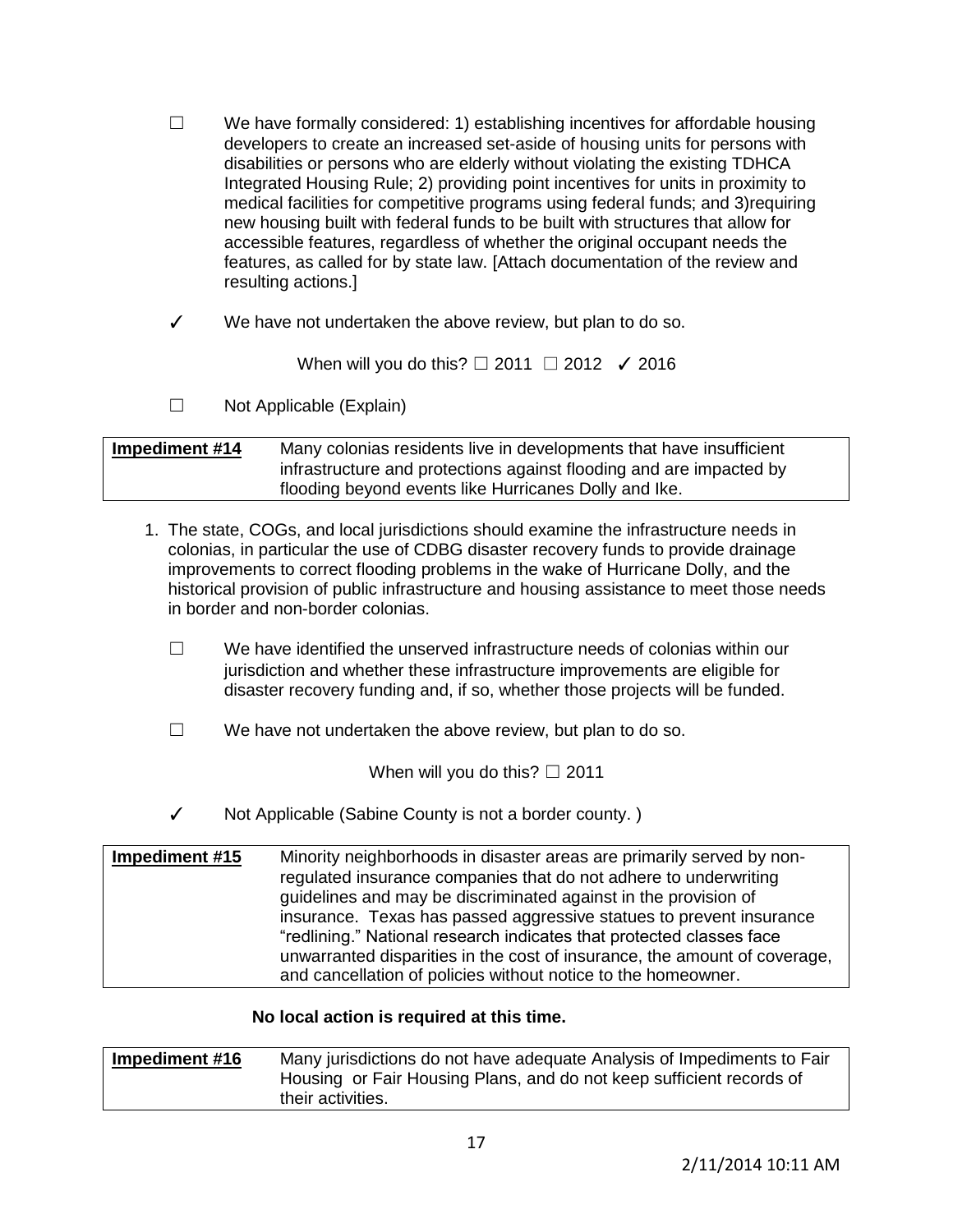- 1. Recipients of CDBG funds from HUD for housing should maintain records as required by the Fair Housing Act, HUD regulations, and the Conciliation Agreement in order to document that they are carrying out their commitments and affirmatively furthering fair housing.
	- We currently maintain all required records to document our AFFH actions and compliance with Fair Housing laws, HUD and State regulations, and the Conciliation Agreement. Fair Housing Documents, Proclamations, Resoulutions, etc. are kept on file in the County Judge's Office that is readily accessible to the public.
	- $\Box$  We have not done so but do so in compliance with GLO guidance.

When will you do this? □ 2011 2012 / 2013

- $\Box$  Not Applicable (Explain)
- 2. As required under the Conciliation Agreement, the State will conduct a new Statewide AI after HUD approval of the Phase 1 AI. Entitlement communities should conduct new AIs or update current AIs to ensure that they address all recommended data and issues and specifically address issues related to all protected classes under the Fair Housing Act. Race and national origin, as well as the other protected classes, must be identified independent of low and moderate-income categories in order to understand the impact of actions, practices, regulations, ordinances, and other factors on them.
	- $\Box$  We recently completed a formal Analysis of Impediments, are currently updating an existing AI, or are conducting our first AI. [Attach most recent AI or draft.]
	- ✓ We are using the FHAST form process to analyze our impediments to fair housing and plan how to address them.

When will you do this? √ 2011

☐ Not Applicable (Explain)

**Alternative or additional Local Action Steps developed by this jurisdiction**: To address unique impediments to fair housing within each community, local jurisdictions are encouraged to develop alternative action steps to be adopted in lieu of or in addition to those set out in the State of Texas Interim Analysis of Impediments to fair housing. If your jurisdiction elects to propose alternative or additional action steps, please describe them below.

- ☐ We plan to take additional Action Steps, described in an Attachment.
- ✓ We will not take additional FH Action Steps at this time.

When will you do this?  $\Box$  2011  $\checkmark$  2012  $\Box$  2013

☐ Not Applicable (Explain)